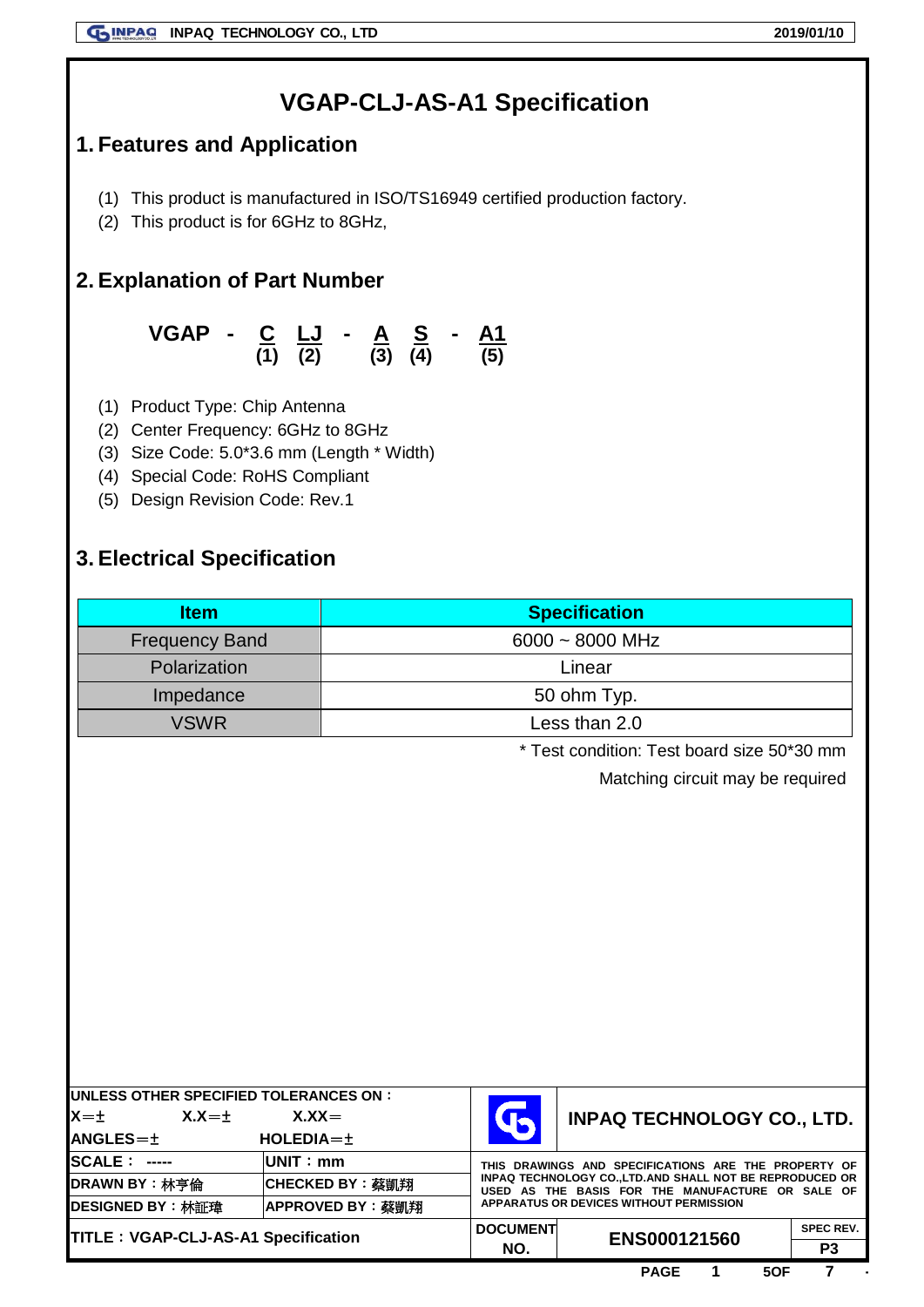**GUINPAQ INPAQ TECHNOLOGY CO., LTD** 2019/01/10



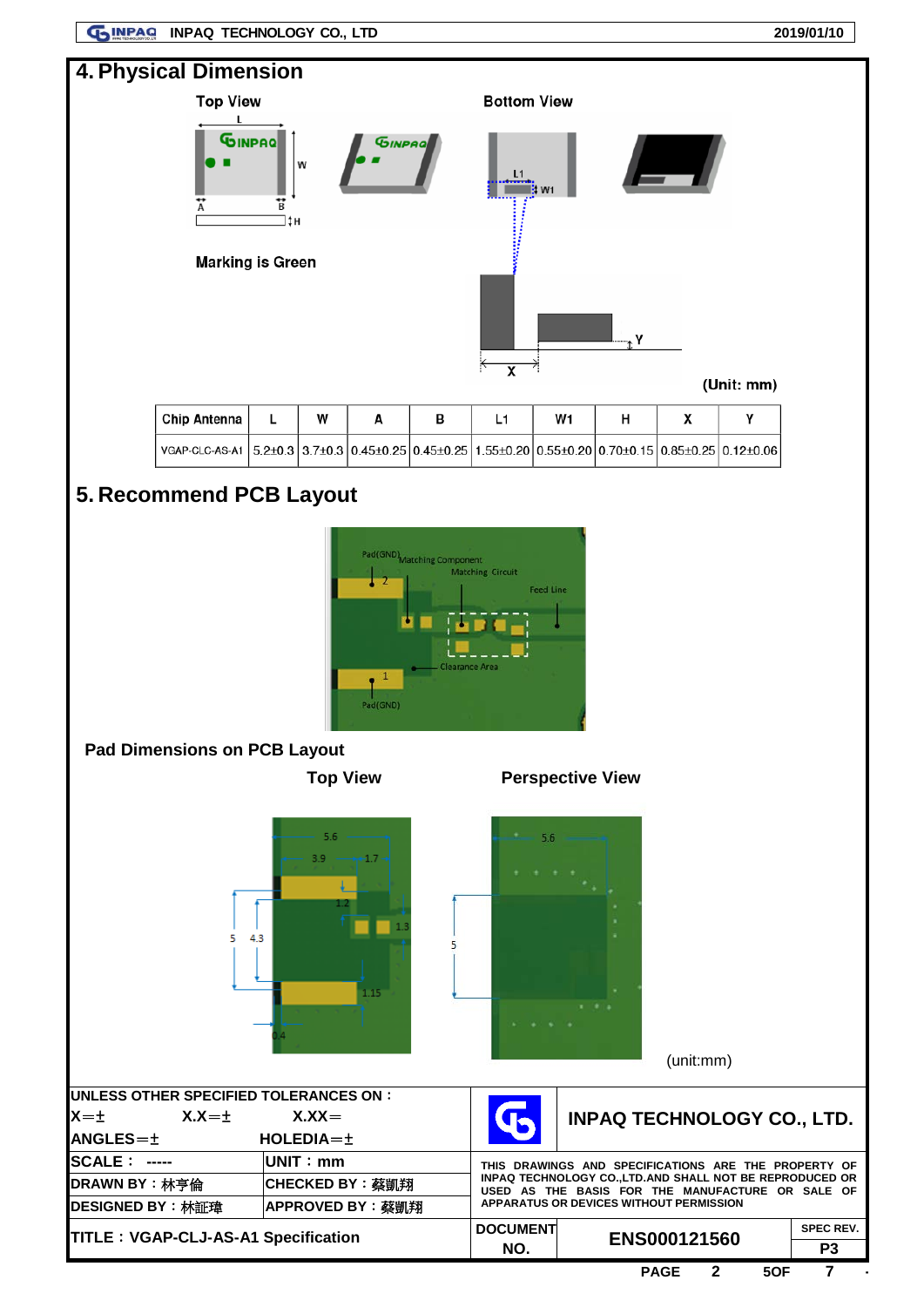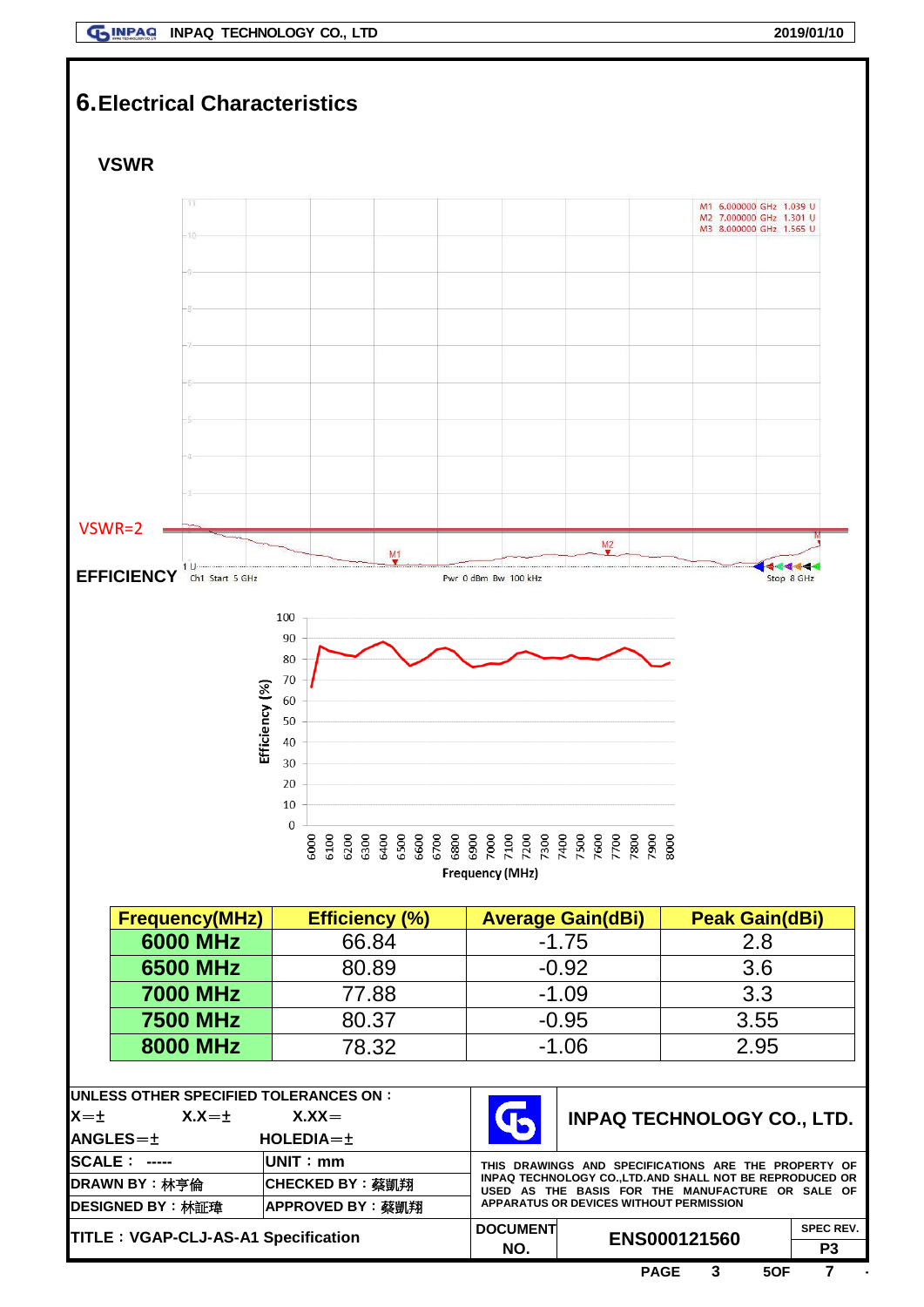## **RADIATION PATTERN**

## **AXIAL DIMENSION**



# **XZ-Plane**

| Freq.                                                                                                                                                              | Peak Gain Avg. Gain |                                                      |              |                                                                                                                                                         |                                   |  |  |  |
|--------------------------------------------------------------------------------------------------------------------------------------------------------------------|---------------------|------------------------------------------------------|--------------|---------------------------------------------------------------------------------------------------------------------------------------------------------|-----------------------------------|--|--|--|
| 6000 MHz                                                                                                                                                           | 0.78                | $-3.47$                                              |              |                                                                                                                                                         |                                   |  |  |  |
| 7000 MHz                                                                                                                                                           | 1.68                | $-2.90$                                              |              | Unit:dBi                                                                                                                                                |                                   |  |  |  |
| 8000 MHz                                                                                                                                                           | 1.55                | $-2.08$                                              | Z            |                                                                                                                                                         |                                   |  |  |  |
| 0<br>330<br>30<br>-5<br>300<br>60<br>$-15$<br>-25<br>⊝25<br>$-15$<br>-5<br>90 $\chi$<br>270<br>240<br>120<br>6000 MHz<br>7000 MHz<br>210<br>150<br>8000 MHz<br>180 |                     |                                                      |              |                                                                                                                                                         |                                   |  |  |  |
| <b>UNLESS OTHER SPECIFIED TOLERANCES ON:</b><br>$X = t$                                                                                                            | $X.X = \pm$         | $X.XX =$                                             |              |                                                                                                                                                         | <b>INPAQ TECHNOLOGY CO., LTD.</b> |  |  |  |
| <b>ANGLES=±</b>                                                                                                                                                    |                     | HOLEDIA=±                                            |              |                                                                                                                                                         |                                   |  |  |  |
| <b>SCALE: -----</b><br>UNIT: mm                                                                                                                                    |                     | THIS DRAWINGS AND SPECIFICATIONS ARE THE PROPERTY OF |              |                                                                                                                                                         |                                   |  |  |  |
| <b>DRAWN BY</b> : 林亨倫<br>DESIGNED BY: 林証瑋                                                                                                                          |                     | CHECKED BY: 蔡凱翔<br>APPROVED BY: 蔡凱翔                  |              | INPAQ TECHNOLOGY CO., LTD.AND SHALL NOT BE REPRODUCED OR<br>USED AS THE BASIS FOR THE MANUFACTURE OR SALE OF<br>APPARATUS OR DEVICES WITHOUT PERMISSION |                                   |  |  |  |
| TITLE : VGAP-CLJ-AS-A1 Specification                                                                                                                               |                     | <b>DOCUMENT</b><br>NO.                               | ENS000121560 | <b>SPEC REV.</b><br>P <sub>3</sub>                                                                                                                      |                                   |  |  |  |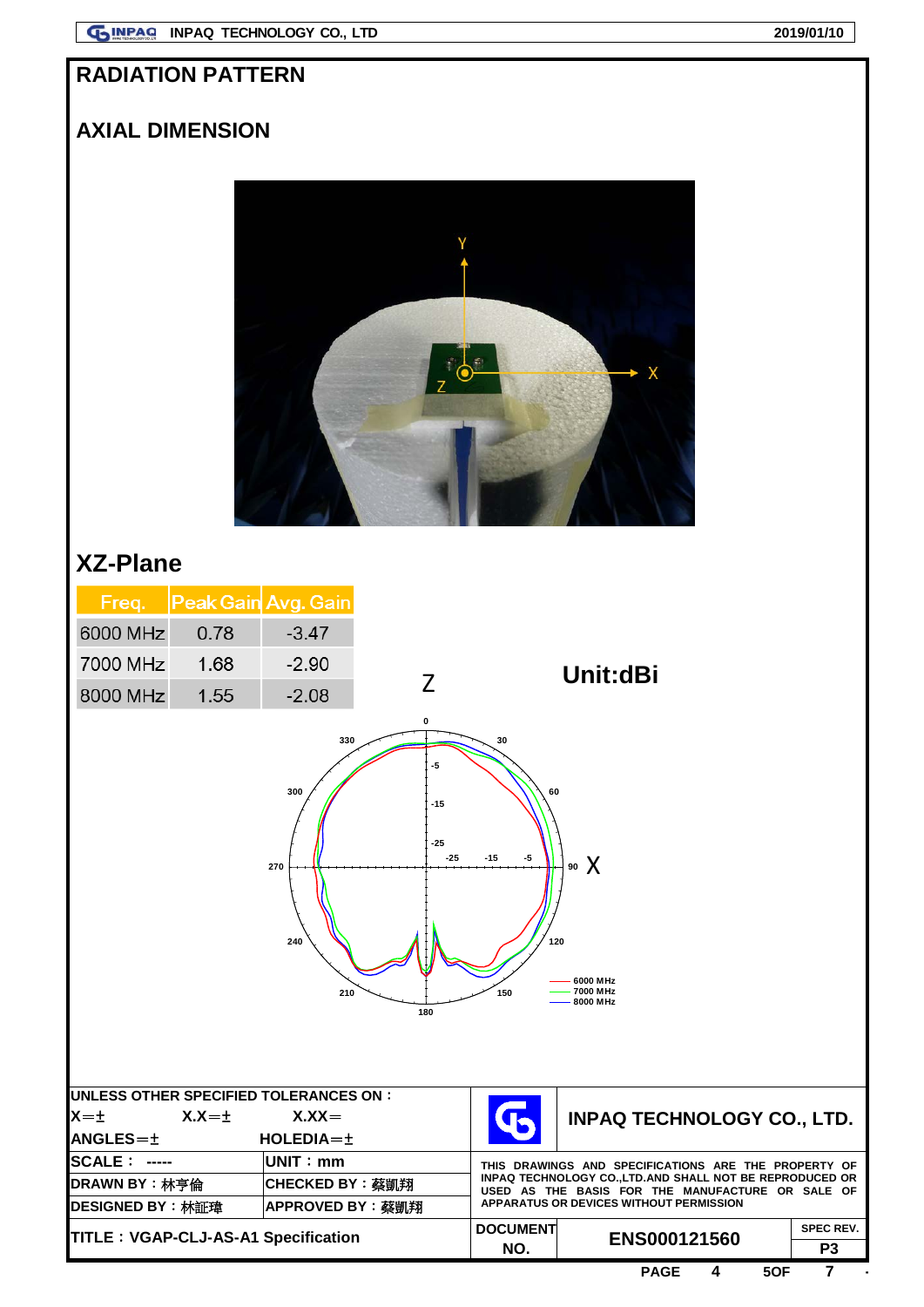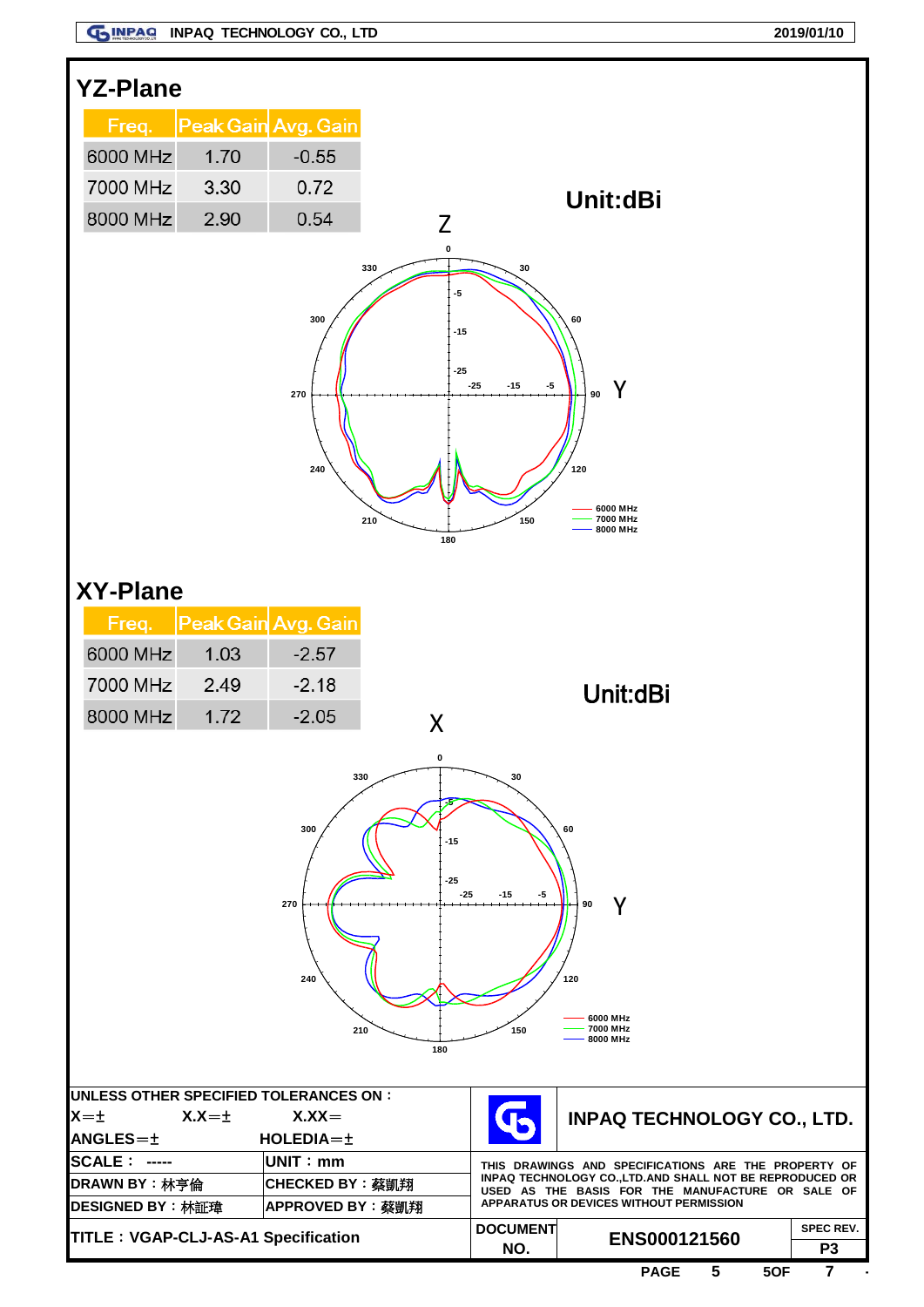## **7. Environmental Characteristics**

## **(1) Reliability Test**

| <b>Item</b>                         | <b>Condition</b>                                                                                                                                                                                            | <b>Specification</b> |  |
|-------------------------------------|-------------------------------------------------------------------------------------------------------------------------------------------------------------------------------------------------------------|----------------------|--|
| <b>Thermal shock</b>                | 1. $30\pm 3$ minutes at -50 $\degree$ C $\pm$ 5 $\degree$ C,<br>2. Convert to +125°C (5 minutes)<br>30±3 minutes at +125°C±5°C,<br>3.<br>4. Convert to -50°C (5 minutes)<br>5. Total 1000 continuous cycles | No damage            |  |
| <b>Humidity</b><br>resistance       | Humidity: 85% R.H.<br>1.<br>Temperature: 85±5°C<br>2.<br>Time: 1000 hours.<br>$\mathcal{S}_{\mathcal{S}}$                                                                                                   |                      |  |
| High<br>temperature<br>resistance   | Temperature: 150°C±5°C<br>1.<br>2. Time: 1000 hours.                                                                                                                                                        |                      |  |
| Low temperature<br>resistance       | Temperature: -40°C±5°C<br>1.<br>Time: 1000 hours.<br>$\mathcal{P}_{\mathcal{C}}$                                                                                                                            |                      |  |
| <b>Soldering heat</b><br>resistance | Solder bath temperature: 260±5°C<br>1.<br>Bathing time: 10±1 seconds<br>2.                                                                                                                                  |                      |  |
| <b>Solderability</b>                | The dipped surface of the terminal shall be at least<br>95% covered with solder after dipped in solder<br>bath of $245 \pm 5^{\circ}$ C for $3 \pm 1$ seconds.                                              | No damage            |  |

## **(2) Storage condition**

#### **(a) At warehouse**:

The temperature should be within  $0 \sim 30^{\circ}$ C and humidity should be less than 60% RH.

The product should be used within 1 year from the time of delivery.

#### **(b) On board**:

The temperature should be within -40  $\sim$  85°C and humidity should be less than 85% RH.

## **(3) Operating temperature range**

Operating temperature range: -40 ~ +105°C.

| UNLESS OTHER SPECIFIED TOLERANCES ON :<br>$X = +$<br>$X.X = +$ | $X.XX =$         |                                                                                                               | <b>INPAQ TECHNOLOGY CO., LTD.</b> |                  |
|----------------------------------------------------------------|------------------|---------------------------------------------------------------------------------------------------------------|-----------------------------------|------------------|
| <b>ANGLES=±</b>                                                | $HOLEDIA = \pm$  |                                                                                                               |                                   |                  |
| <b>SCALE: -----</b>                                            | <b>IUNIT: mm</b> | THIS DRAWINGS AND SPECIFICATIONS ARE THE PROPERTY OF                                                          |                                   |                  |
| DRAWN BY: 林亭倫                                                  | CHECKED BY: 蔡凱翔  | INPAQ TECHNOLOGY CO., LTD, AND SHALL NOT BE REPRODUCED OR<br>USED AS THE BASIS FOR THE MANUFACTURE OR SALE OF |                                   |                  |
| DESIGNED BY: 林証瑋                                               | APPROVED BY: 蔡凱翔 | <b>APPARATUS OR DEVICES WITHOUT PERMISSION</b>                                                                |                                   |                  |
| <b>TITLE: VGAP-CLJ-AS-A1 Specification</b>                     |                  | <b>DOCUMENT</b>                                                                                               | ENS000121560                      | <b>SPEC REV.</b> |
|                                                                |                  | NO.                                                                                                           |                                   | P3               |
|                                                                |                  |                                                                                                               |                                   |                  |